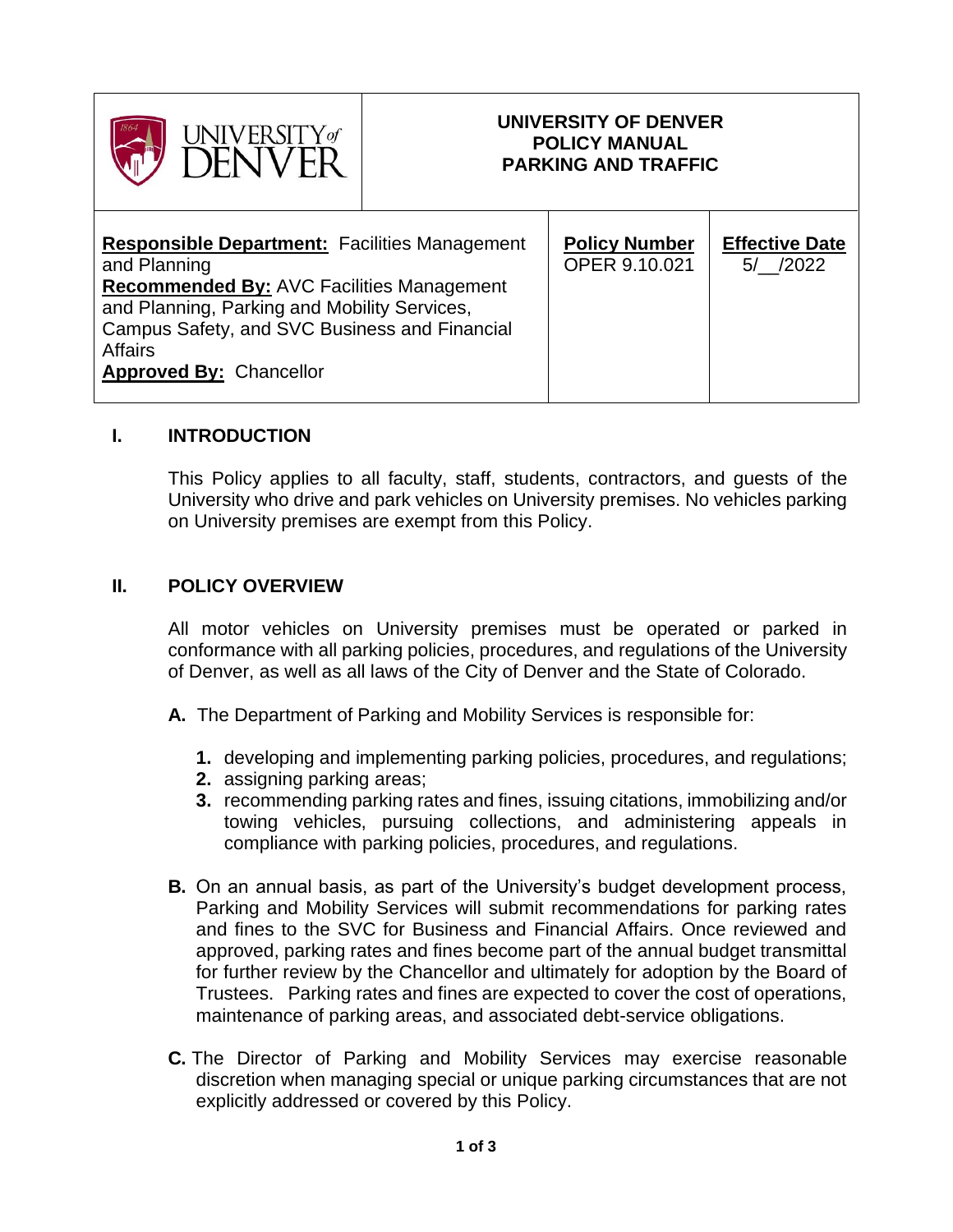**D.** The University is not responsible for damage to or theft of any vehicle parked in or on University premises.

# **III. PROCESS OVERVIEW**

- **A.** All persons who park a motor vehicle on University premises are responsible for knowing and abiding by the University [parking regulations.](https://www.du.edu/parking/parking-policies-and-procedures/permit-regulations) Lack of familiarity with any parking requirement does not constitute a valid defense for a failure to comply.
- **B.** All motor vehicles parked in a non-metered University-owned parking lot are required to obtain a parking permit for that motor vehicle from Parking and Mobility Services.
	- **1.** Parking permits are issued only for use by the person and on the vehicle(s) specified.
	- **2.** A copy of the University's current fee schedule for parking permits is available on the Parking and Mobility Services [website:](https://www.du.edu/parking)
	- **3.** The University reserves the right to adjust parking rates as needed.
- **C.** Designated parking areas are indicated on University parking maps, which are available on the Parking and Mobility Services [website.](https://www.du.edu/parking)
	- **1.** Parking areas may be further restricted if so indicated by traffic control devices.
	- **2.** The University reserves the right to change the configuration of designation of parking facilities at any time without prior notice as well as to impose additional limitations on parking areas in emergency situations or on special occasions without prior notice.
- **D.** When parked, a vehicle must always be within the white lines marking the parking space. A vehicle may only occupy a single parking space. Vehicles may not be double-parked in such a way as to prevent other vehicles from entering/exiting a parking space or loading zone.
- **E.** No motor vehicle is to be parked or driven in such a manner as to obstruct vehicular or pedestrian traffic. Major repairs (i.e. vehicle maintenance requiring longer than three hours) of motor vehicles on University property is prohibited. The driver or the registered owner of the vehicle is responsible for any damage or chemical spill cleanup.
- **F.** The University reserves the right to remove motor vehicles from its property, without notice, for reasons including, but not limited to, the following: (a) apparent abandonment; (b) failure to display a valid or current license plate; (c)